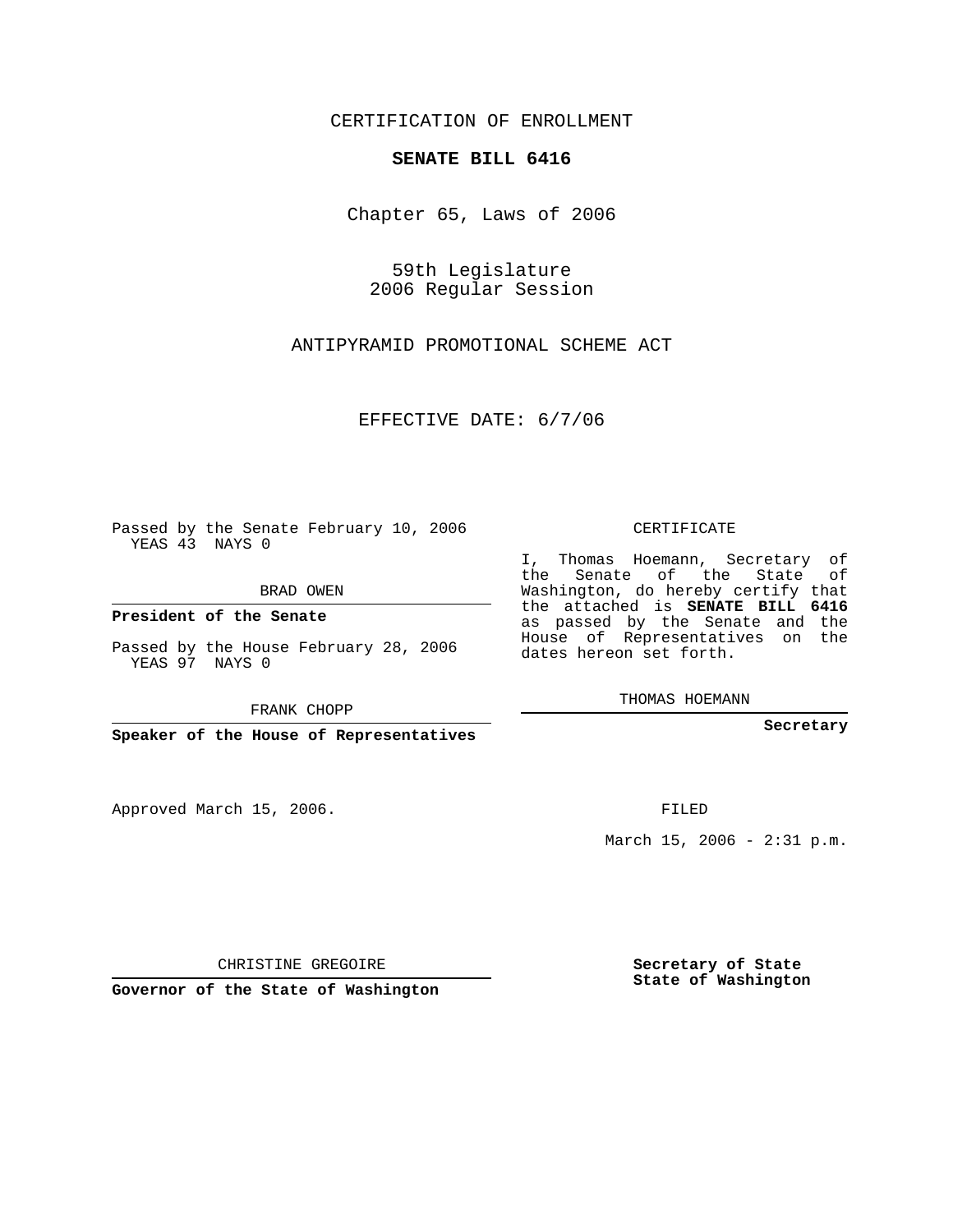## **SENATE BILL 6416** \_\_\_\_\_\_\_\_\_\_\_\_\_\_\_\_\_\_\_\_\_\_\_\_\_\_\_\_\_\_\_\_\_\_\_\_\_\_\_\_\_\_\_\_\_

\_\_\_\_\_\_\_\_\_\_\_\_\_\_\_\_\_\_\_\_\_\_\_\_\_\_\_\_\_\_\_\_\_\_\_\_\_\_\_\_\_\_\_\_\_

Passed Legislature - 2006 Regular Session

## **State of Washington 59th Legislature 2006 Regular Session**

**By** Senators Keiser, Hewitt, Rockefeller, Kohl-Welles, Prentice, Finkbeiner, Parlette, Sheldon, Deccio, Shin, Esser and Rasmussen

Read first time 01/12/2006. Referred to Committee on Labor, Commerce, Research & Development.

 AN ACT Relating to prohibiting pyramid promotional schemes; adding a new chapter to Title 19 RCW; and repealing RCW 19.102.010 and 19.102.020.

BE IT ENACTED BY THE LEGISLATURE OF THE STATE OF WASHINGTON:

 NEW SECTION. **Sec. 1.** The legislature finds that pyramid schemes, chain letters, and related illegal schemes are enterprises:

 (1) That finance returns to participants through sums taken from newly attracted participants;

 (2) In which new participants are promised large returns for their investment or contribution; and

 (3) That involve unfair and deceptive sales tactics, including: Misrepresentations of sustainability, profitability and legality of the scheme, and false statements that the scheme is legal or approved by governmental agencies.

 NEW SECTION. **Sec. 2.** The definitions in this section apply throughout this chapter unless the context clearly requires otherwise. (1) "Compensation" means payment, regardless of how it is characterized, of money, financial benefit, or thing of value.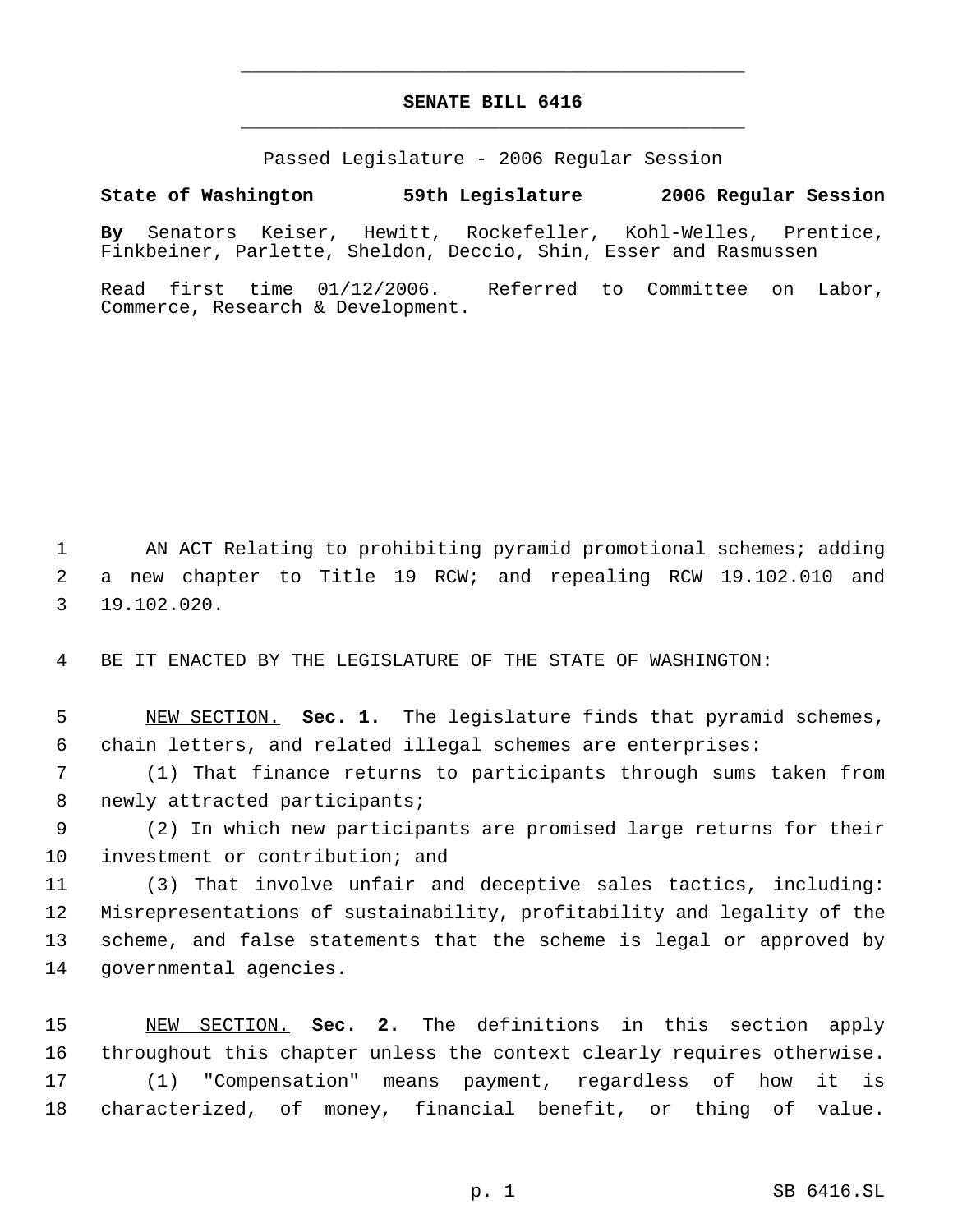"Compensation" does not include payment based on the sale of goods or services to anyone who is purchasing the goods or services for actual use or consumption.

 (2) "Consideration" means the payment, regardless of how it is characterized, of cash or the purchase of goods, services, or intangible property. "Consideration" does not include:

 (a) The purchase of goods or services furnished at cost to be used in making sales and not for resale;

 (b) The purchase of goods or services subject to a bona fide repurchase agreement as defined in subsection (5) of this section; or

 (c) Time and effort spent in pursuit of sales or recruiting activities.

 (3) "Person" means natural persons, corporations, trusts, partnerships, incorporated or unincorporated associations, or any other legal entity.

 (4) "Pyramid schemes" means any plan or operation in which a person gives consideration for the right or opportunity to receive compensation that is derived primarily from the recruitment of other persons as participants in the plan or operation, rather than from the bona fide sale of goods, services, or intangible property to a person or by persons to others.

 (5)(a) "Repurchase agreement" means an enforceable agreement by the seller to repurchase, at the buyer's written request, all currently marketable inventory within one year from its date of purchase; and the refund must not be less than ninety percent of the original net cost, less any consideration received by the buyer when he or she bought the products being returned.

 (b) Products shall not be considered currently marketable if returned for repurchase after the products' commercially reasonable usable or shelf life has passed, or if it has been clearly disclosed to the buyer that the products are seasonal, discontinued, or special promotion products that are not subject to the repurchase obligation.

 NEW SECTION. **Sec. 3.** (1) No person may establish, promote, operate, or participate in any pyramid scheme.

 (2) A limitation as to the number of persons who may participate, or the presence of additional conditions affecting eligibility for the